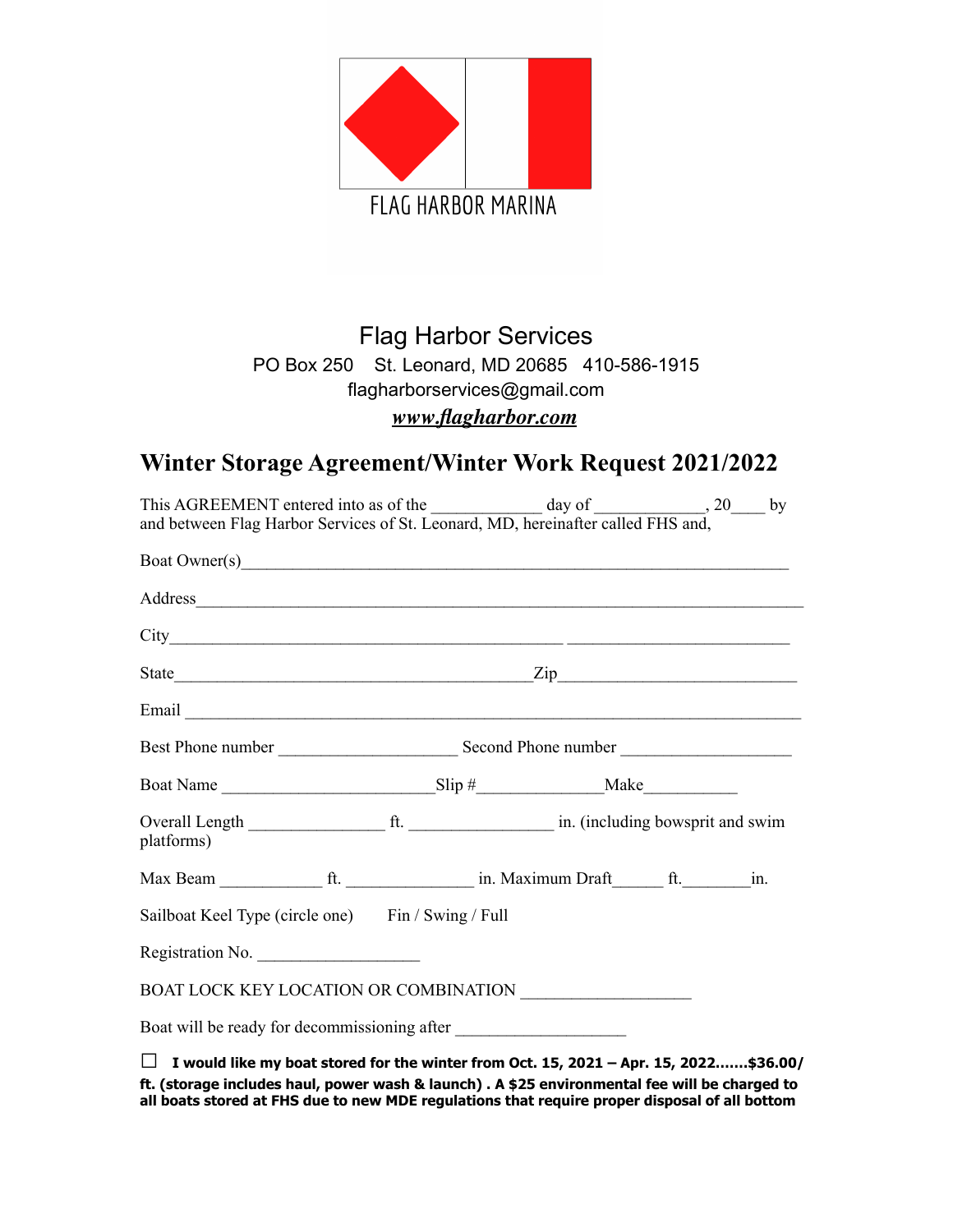**wash water. There is a \$48 ground cloth required for all boats that are prepped and painted. All services will be performed at our hourly mechanics rate.**

 **Holding tank must be pumped by owner prior to decommissioning otherwise boat owner will be charged for this service \$100 Storage after April 15 will be billed at \$6.00/ft per month (\$150.00 min)** 

#### **Please perform the services checked below:**

- **□ Winterize Engine □ Pump Holding Tank □ Winterize Freshwater System □ Deck Wash Down Pump □ Winterize Toilet □ Unstep Mast & Store □ Change engine antifreeze □ Change Transmission Fluid □ Service Roller Furling □ Change Fuel Filter □ Winterize Generator □ Winterize AC**
- **□ Change Oil & Filter**
- **Other Service Needs, please explain below:**

#### **For additional services please visit www.flagharbor.com and click on Boat Yard Rates**

Boats or other property left in the yard have a lien upon them and may be sold when charges are not paid when due. Such sale will take place at public auction in accordance with DNR regulations

Electricity and water are available only when owner is working on boat.

FHS does not store batteries, we will turn off switches. Batteries will be left in your boat. We suggest having batteries completely charged and topped off prior to haul out. FHS assumes no responsibility for discharged or unserviceable batteries. Batteries removed by the owner will need to be reinstalled one week prior to spring commissioning.

Boat owners need to provide FHS proof of insurance.

Boat covers will not be tied to boat stands at any time. Any boat cover found tied to stands will be retied by FLAG HARBOR SERVICES, and charged to owner (s) at regular labor rates. Condition of covers, frames, etc., retied by FLAG HARBOR SERVICES will be the responsibility of the boat owner (s).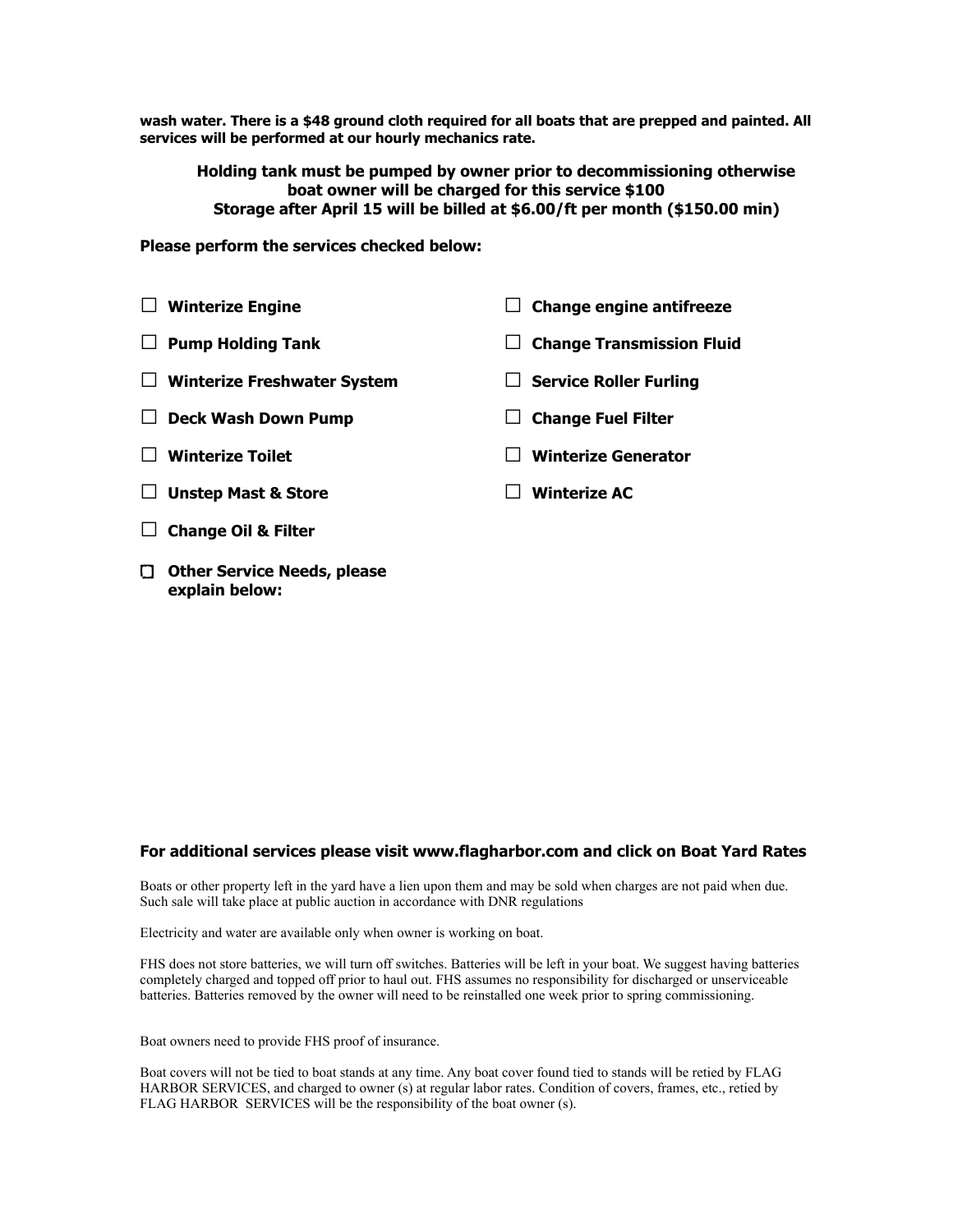Owners shall remove from the boat prior to storage all paints, thinners, gasoline cans or other materials which constitute a DANGER of fire both for the protection of FHS and for the other boat owners. FHS does not undertake to examine any stored boats for such dangerous materials; however, FHS reserves the right to remove any such material should it be encountered in any craft during the process of hauling, storage, decommissioning, or repairs. All perishable food items must be removed from the boat at time of haul out for storage or service.

Owners recognize that outdoor spaces and yards are not fenced and that FHS does not provide security guard services. FHS will provide periodic observation of the boat exterior and cradle or stands. FHS does not inspect decks, scuppers, cabins, hull interiors or covers for soundness, water leaks or other damages from any cause including weather, theft, and vandalism. Insurance regulations restrict anyone from remaining overnight on boats on shore while in storage.

FLAG HARBOR MARINA customers are responsible for the conduct of their visitors and guests and they must abide by marina rules and regulations at all times while on marina property.

BOAT OWNERS ARE RESPONSIBLE FOR CLEANUP AROUND THEIR WORK AREAS AND WILL BE CHARGED IF THIS IS NOT DONE TO FHMS SATISFACTION.

ALL BOATS MUST HAVE GROUND CLOTHS UNDER THE BOATS WHILE IN STORAGE

MAXIMUM AUTOMOBILE DRIVING SPEED ON FLAG HARBOR PROPERTY IS 5 MPH FOR EVERYONE AT ALL TIMES!

Owner agrees that all invoices are due upon receipt. Owner agrees to pay a service charge of 2% per month on all accounts over 30 days past due. Owner acknowledges the creation of applicable statutory liens against the vessel/ trailer/engine securing the cost of all services and other necessaries, and agrees that FHMS may maintain possession of the vessel/trailer/engine until paid in full.

### **Arrangements for payment must be made before hauling. Please fill in all necessary information, sign and return with payment.**

| Method of Payment $\Box$ Check $\Box$ MasterCard $\Box$ Visa |  |  |  |  |  |  |
|--------------------------------------------------------------|--|--|--|--|--|--|
|                                                              |  |  |  |  |  |  |
|                                                              |  |  |  |  |  |  |
|                                                              |  |  |  |  |  |  |
|                                                              |  |  |  |  |  |  |
|                                                              |  |  |  |  |  |  |

I hereby authorize the above haul/repair work to be done along with necessary materials. You and your employees may operate the above boat for purposes of testing, inspection or delivery at my risk. I also agree to pay any expenses necessary for collection of bills for the above and understand that the above vessel will not be removed from premises of Flag Harbor Marine Service until all bills are paid in full. Boats in storage are not insured by FHMS. FHMS is not responsible for such loss or damage as may arise from fire, theft, flood, windstorm or any other condition beyond its control. I have read and will comply with the provided boatyard rules and terms.

**Please Initial Your agreement \_\_\_\_\_\_\_**